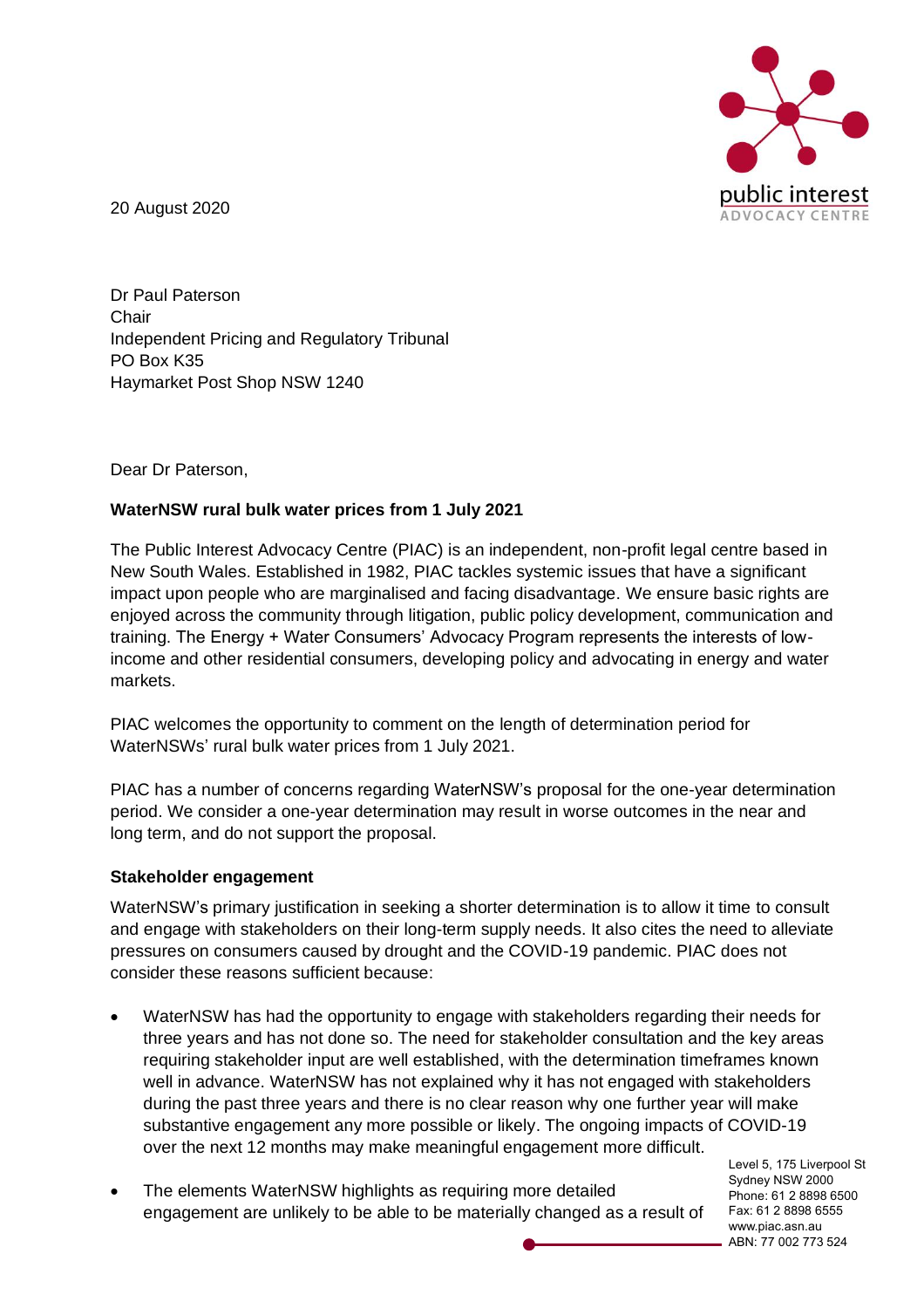stakeholder input. WaterNSW has cited long-term supply needs as requiring substantive engagement. PIAC notes, however, the NSW Government has already made key investment decisions regarding supply expansions and the associated expenditure is flagged in this proposal. We also note WaterNSW's 20-year infrastructure investment options study includes well-established, long-term supply allocation shortages. Given supply shortages and the expenditure required to address them is already established, PIAC questions whether there is scope for stakeholders to have a material impact through any engagement that could be undertaken in the next 12 months.

While PIAC strongly supports meaningful integration of stakeholder preferences in investment and pricing proposals, we do not consider WaterNSW's engagement concerns a valid justification for delay in this case.

## **Alignment of determinations**

In its proposal, WaterNSW notes a shorter determination period would allow alignment between the next WaterNSW rural bulk water and Broken Hill pipeline determinations, which is a valid consideration for IPART.

In general, PIAC supports aligning determination processes where there are benefits in doing so. We highlight the Water Administration Ministerial Corporation (WAMC) price determination commencing on 1 July 2021 that will have material interaction with the WaterNSW rural bulk water process, for example through the handling of Murray Darling Basin Authority (MDBA) and Dumaresq-Barwon Border Rivers Commission (DBBRC) user share of cost recovery charges.

PIAC regards alignment between WAMC and WaterNSW rural bulk water charges to be preferable. In preventing these two determinations aligning, a one-year determination could potentially have negative flow-on impacts. As a stand-alone process occurring at a later date, the Broken Hill pipeline determination period could be adjusted to align with WaterNSW should further alignment be a priority.

# **Community impacts**

PIAC supports investment and pricing that recognises the long-term impacts of climate change on water resource availability, and supports sustainable and affordable access to water for the community. Responding to the ongoing drought with 'temporary' under-recovery and lower pricing invites longer term risk and inefficient cost, and PIAC does not support this approach.

Water scarcity continues to heavily impact many rural communities reliant on WaterNSW's services. Ensuring these communities have sustainable access to affordable water resources should be the priority objective of IPART's pricing determinations.

PIAC supports WaterNSW engaging with stakeholders and communities to determine how best to support those impacted, however we do not consider it is the role of a regulated business to unilaterally propose temporary prices that intentionally under-recover costs. PIAC notes IPART is required to ensure regulated monopoly businesses like WaterNSW invest and price efficiently so their costs are minimised and recovered efficiently. Importantly, the recovery of costs should ensure the long-term sustainability of the business and its ability to service the community.

In seeking a one-year determination, WaterNSW is proposing to under-recover its costs for the period, ostensibly as a means of mitigating the impact of ongoing drought on the community. PIAC does not consider this appropriate for a regulated monopoly business, or a sustainable approach to a long-term issue. Support for businesses and communities in dealing with the